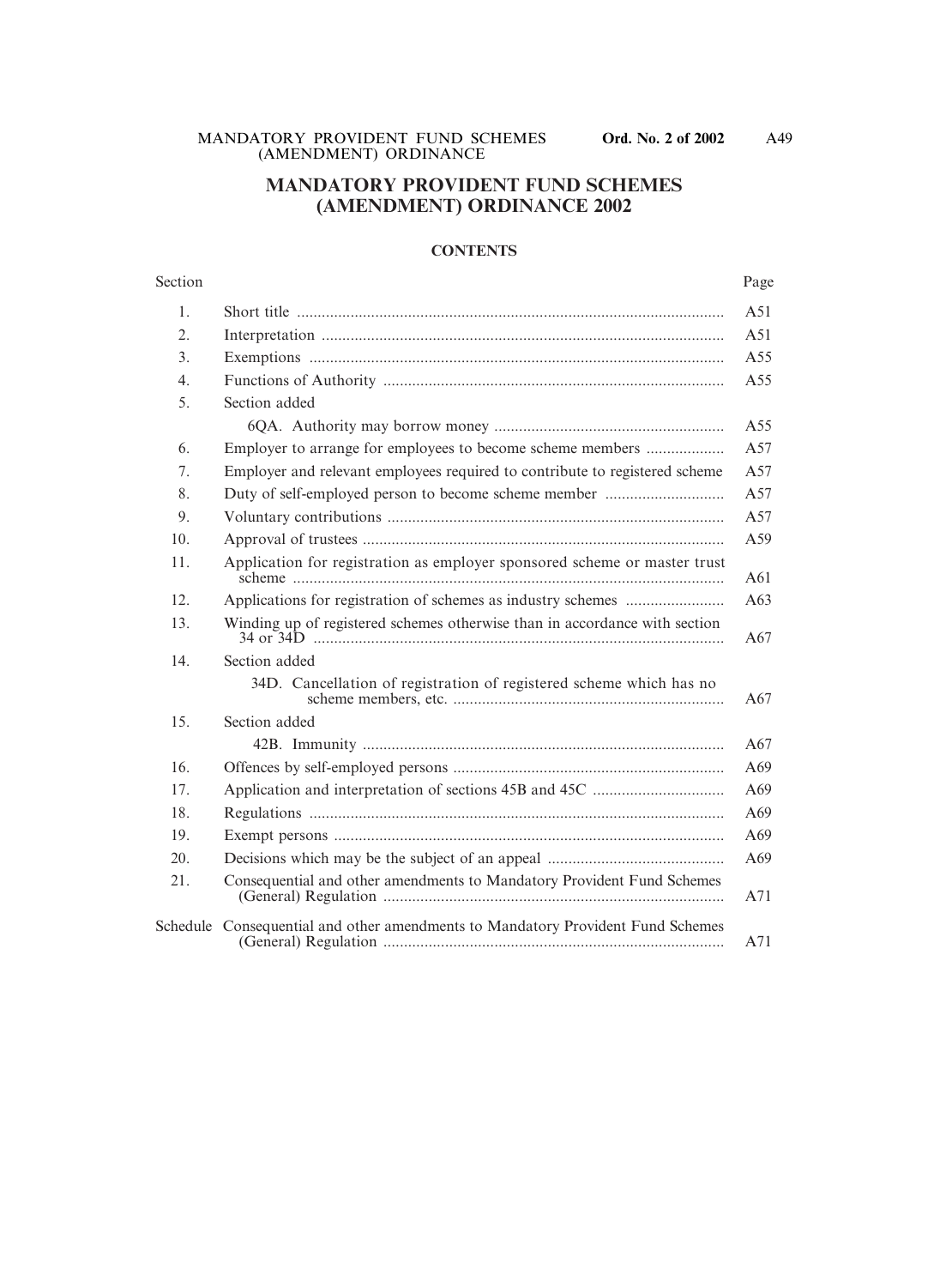# **HONG KONG SPECIAL ADMINISTRATIVE REGION**

ORDINANCE NO. 2 OF 2002



TUNG Chee-hwa Chief Executive 11 February 2002

An Ordinance to amend the Mandatory Provident Fund Schemes Ordinance.

[15 February 2002]

Enacted by the Legislative Council.

## **1. Short title**

This Ordinance may be cited as the Mandatory Provident Fund Schemes (Amendment) Ordinance 2002.

# **2. Interpretation**

Section 2 of the Mandatory Provident Fund Schemes Ordinance (Cap. 485) is amended—

- $(a)$  in subsection  $(1)$ 
	- (i) in the definition of "accrued benefits", by adding "including sums" after "time,";
	- (ii) by repealing the definition of "company" and substituting— ""company" (公司)—
		- (*a*) means—
			- (i) a company within the meaning of the Companies Ordinance (Cap. 32); or
			- (ii) an oversea company;
		- (*b*) includes a corporation in the case of—
			- (i) the definitions of "associated company", "chief executive officer", "controller", "officer", "share" and "voting share"; and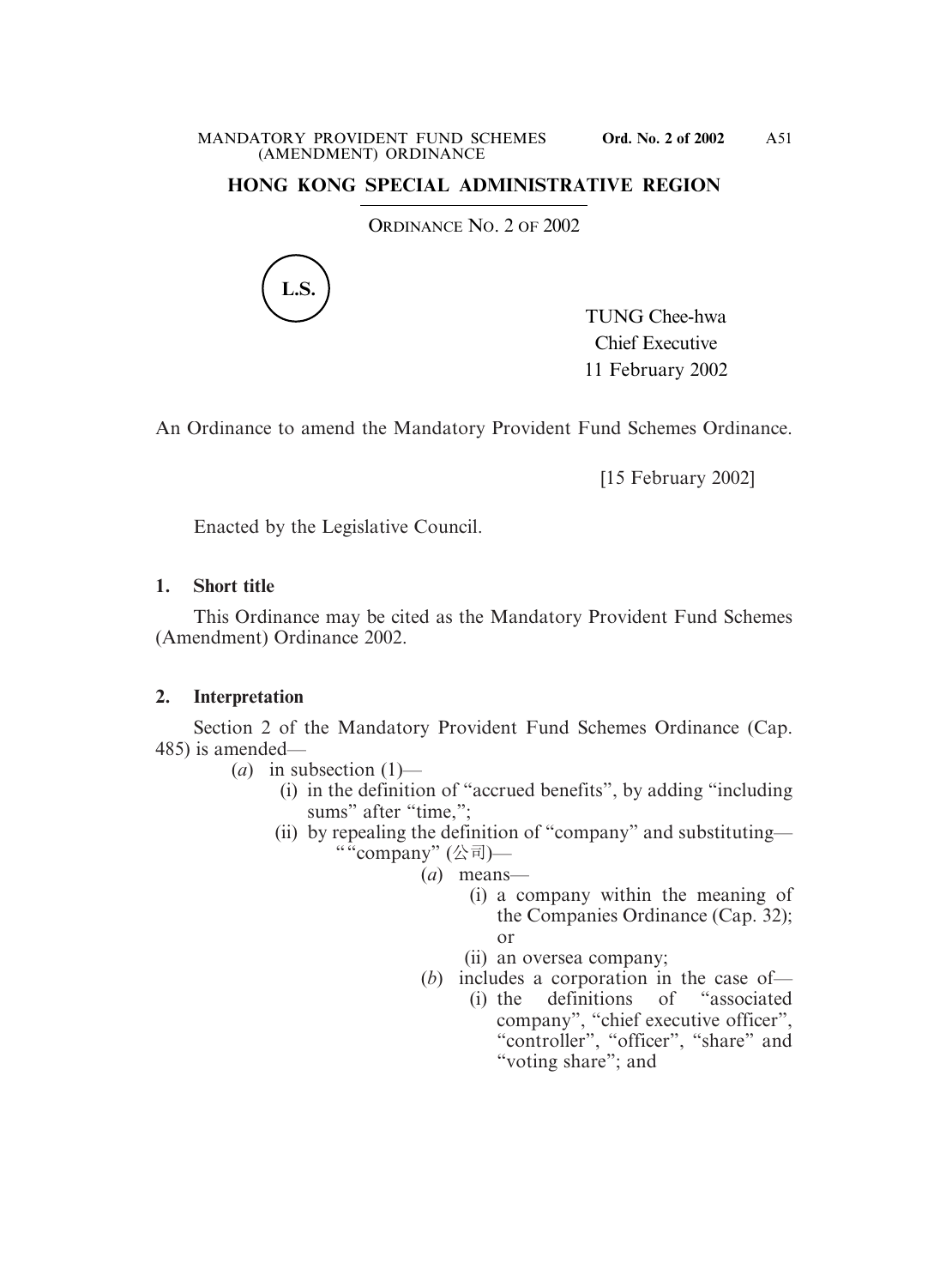- (ii) the provisions of section 44(1), section 7(2) of Part 2 of Schedule 1A and Schedule 8;";
- (iii) in the definition of "employer sponsored scheme", in paragraphs (*a*) and (*b*), by repealing "relevant";
- (iv) by repealing the definition of "mandatory contribution" and substituting—

" "mandatory contribution" (強制性供款) means—

- (*a*) an amount that is required to be paid as a contribution to a registered scheme under section 7A or 7C; or
- (*b*) minimum MPF benefits, to which section 5(1) of Schedule 2 to the Mandatory Provident Fund Schemes (Exemption) Regulation (Cap. 485 sub. leg.) applies, that have been transferred to a registered scheme:":
- (v) in the definition of "master trust scheme"—
	- (A) in paragraph (*a*), by repealing "relevant";
	- (B) in paragraph (*c*), by repealing "first-mentioned scheme," and substituting "first-mentioned scheme; and";
	- (C) by adding—
		- " $(d)$  persons who, having benefits in an ORSO" exempted scheme, or an ORSO registered scheme, within the meaning of section 2(1) of the Mandatory Provident Fund Schemes (Exemption) Regulation (Cap. 485 sub. leg.), wish to have those benefits transferred to the first-mentioned scheme,";
- (vi) in the definition of "participating employer", by repealing "relevant";
- (vii) in the definition of "retirement age", by repealing "a relevant" and substituting "an";
- (viii) by adding—
	- " "conditions" (條件) means reasonable conditions;
		- " "corporation" (法團) means a body corporate which is incorporated in a place outside Hong Kong and is not an oversea company;
		- " "minimum MPF benefits" (最低強制性公積金利益) has the same meaning as in section 1(1) of Schedule 2 to the Mandatory Provident Fund Schemes (Exemption) Regulation (Cap. 485 sub. leg.);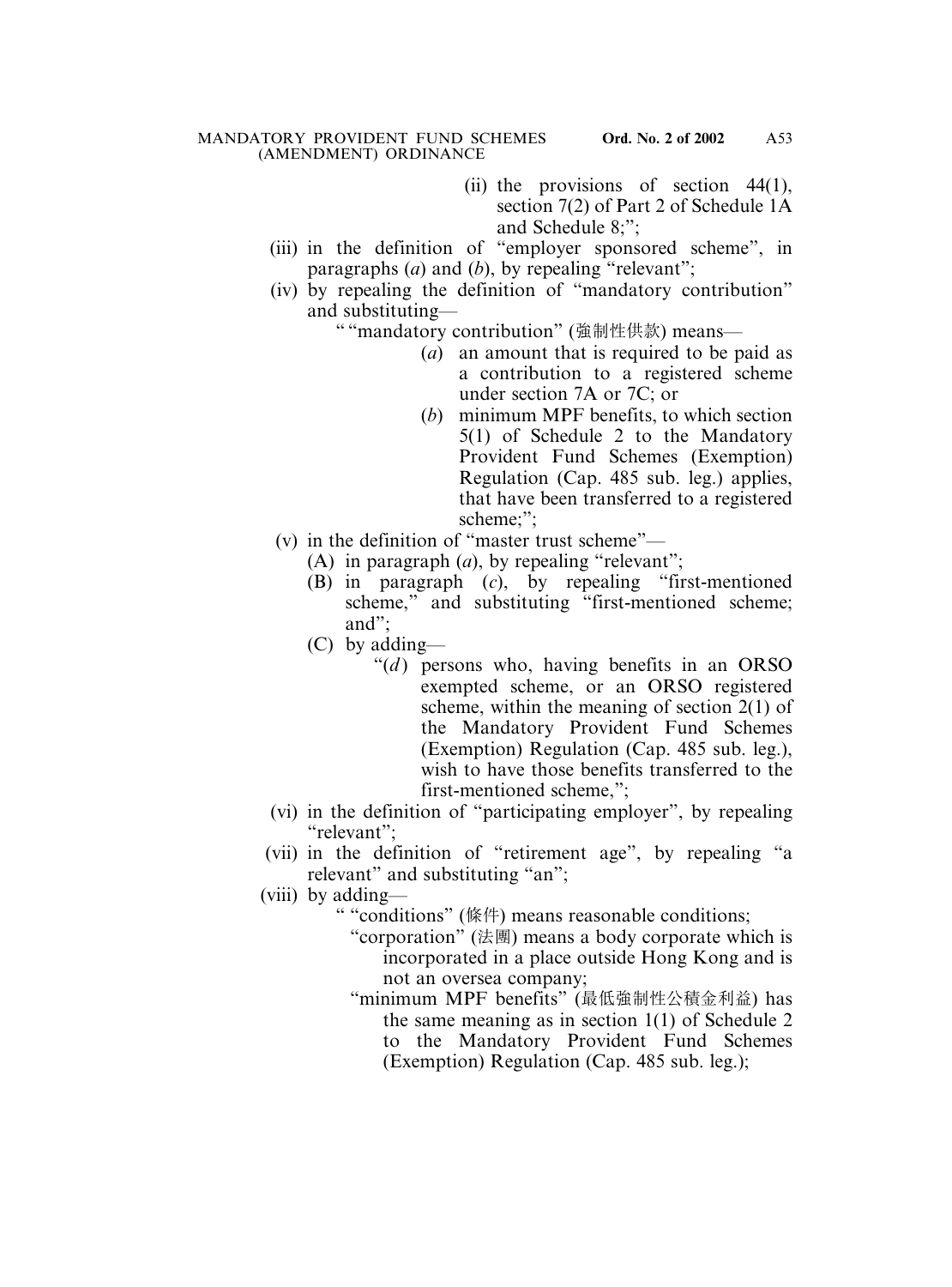" preserved account" (保留帳戶) has the same meaning as in section 2 of the Mandatory Provident Fund Schemes (General) Regulation (Cap. 485 sub. leg.);

"working day"  $(\bot \nleftrightarrow \bot)$  means any day other than-

- (*a*) a public holiday;
- (*b*) a gale warning day or black rainstorm warning day within the meaning of section 71(2) of the Interpretation and General Clauses Ordinance (Cap. 1).";
- (*b*) by adding—

"(3) For the avoidance of doubt, it is hereby declared that an amount that is paid as a contribution to a registered scheme contingently on the basis that the amount will later constitute a mandatory contribution to the scheme shall for all purposes be treated as a mandatory contribution to the scheme (and the provisions of this Ordinance shall apply accordingly) unless and until it is certain that the amount will not constitute a mandatory contribution to the scheme.".

# **3. Exemptions**

Section 4(3) is amended by adding "and section  $11(1)$  and  $(2)$ " after " $(5)$ ".

## **4. Functions of Authority**

Section  $6E(1)$  is amended by adding—

- "(*ea*) to consider and propose reforms of the law relating to occupational retirement schemes or provident fund schemes;
	- (*eb*) to promote and encourage the development of the retirement scheme industry in Hong Kong, including the adoption of a high standard of conduct and sound prudent business practices by trustees and other service providers;".

# **5. Section added**

The following is added after section 6Q—

# "**6QA. Authority may borrow money**

The Authority may, with the approval of the Financial Secretary, borrow money temporarily, on such security or other conditions as it considers expedient, for the purposes of—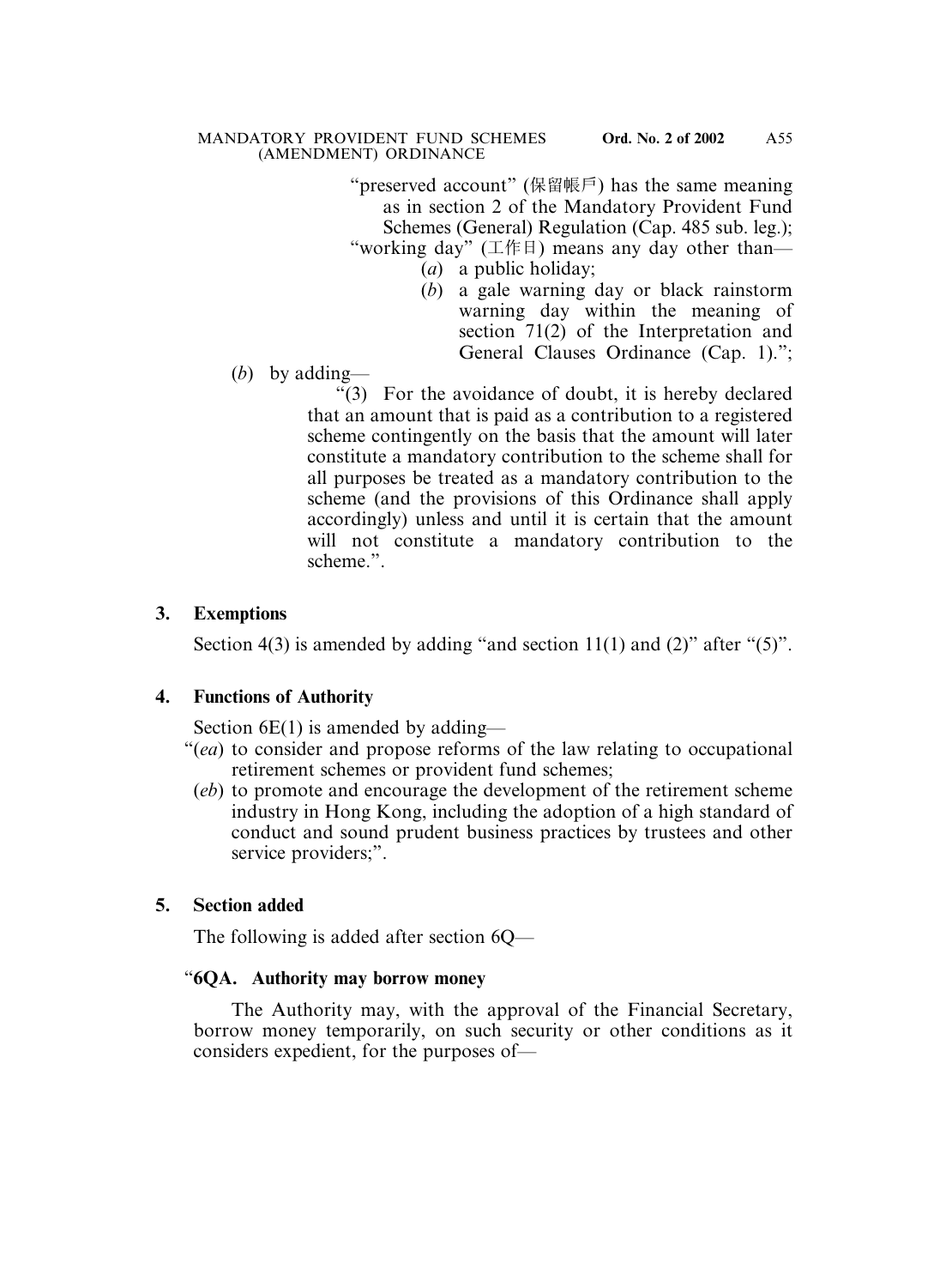- (*a*) the settlement of transactions in securities;
- (*b*) acquiring an overdraft banking facility;
- (*c*) dealing with an emergency; or
- $(d)$  dealing with any other circumstances which could not have been foreseen.".

## **6. Employer to arrange for employees to become scheme members**

Section  $7(3)(b)(ii)$  is amended by adding "the beginning of" before "the date".

## **7. Employer and relevant employees required to contribute to registered scheme**

Section 7A is amended—

- (*a*) in subsection (7), by repealing "income" and substituting "relevant income earned";
- (*b*) in subsection (10), in the definition of "contribution period", in paragraphs (*a*), (*b*) and (*c*), by adding "or should pay" after "pays".

## **8. Duty of self-employed person to become scheme member**

Section 7C is amended—

- (*a*) in subsection (1)(*b*), by adding "in accordance with the provisions of the Mandatory Provident Fund Schemes (General) Regulation (Cap. 485 sub. leg.)," after "must,";
- (*b*) in subsection (2), in the definition of "the relevant time", in paragraph (*b*), by repealing "the date on which the person becomes self-employed" and substituting "the beginning of the date on which the person becomes self-employed";
- (*c*) by adding—

"(6) This section does not apply to a self-employed person who is—

- (*a*) less than 18 years of age; or
- (*b*) of or more than retirement age.".

# **9. Voluntary contributions**

Section 11 is amended—

(*a*) by repealing subsections (1) and (2) and substituting—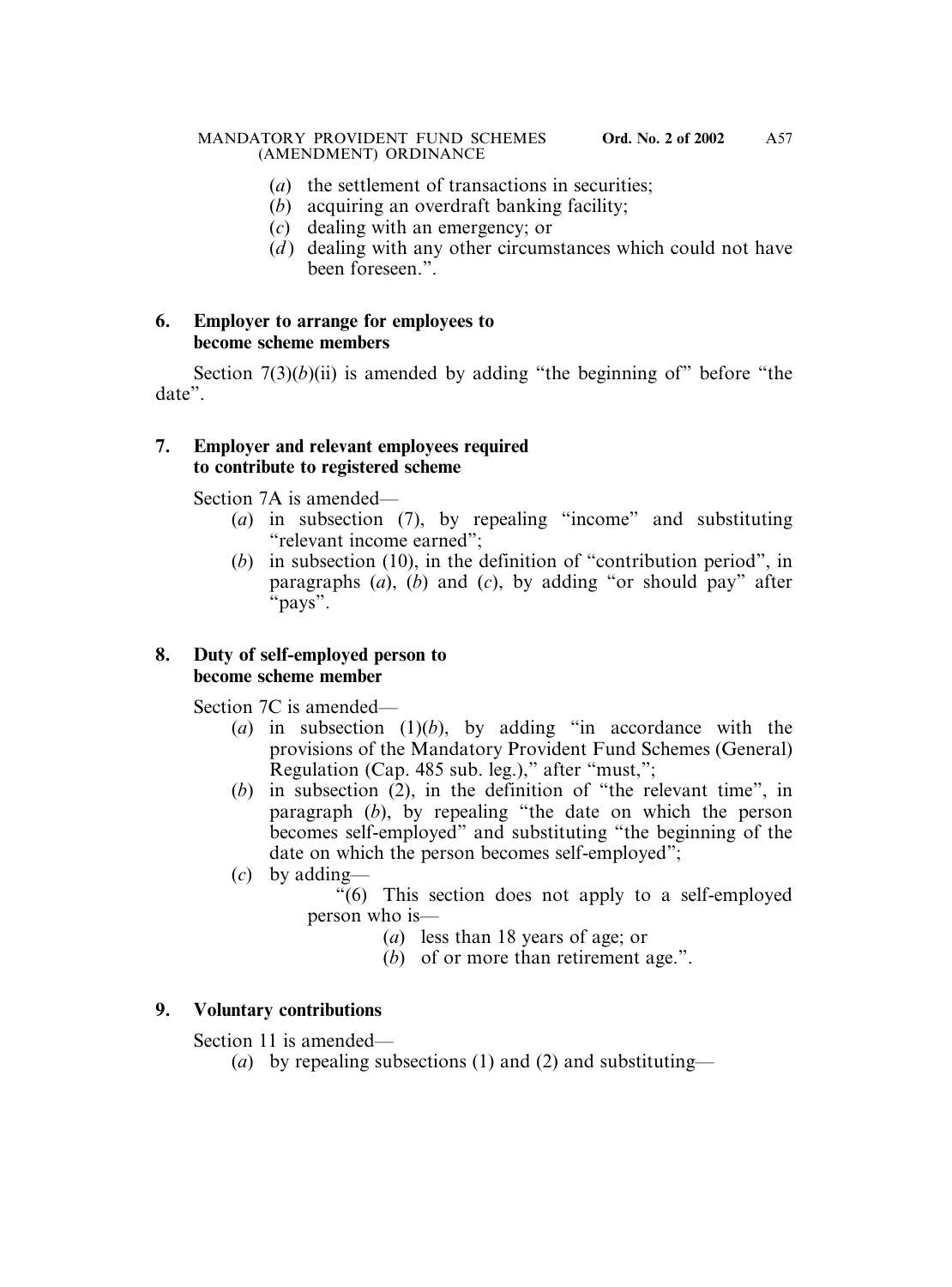"(1) The employer of a person may arrange for the person to join and pay contributions to a registered scheme notwithstanding that the person is less than 18 years of age or is of or more than retirement age or is exempted under section 4(3). The employer may pay contributions to the scheme in respect of the person, but is not obliged to do so, whether or not the person pays contributions to the scheme whilst being of that age or is exempted under section 4(3).

(2) A self-employed person may join and pay contributions to a registered scheme notwithstanding that the person is less than 18 years of age or is of or more than retirement age or is exempted under section 4(3).";

(*b*) by repealing subsection (7) and substituting—

"(7) Any contributions—

- (*a*) paid to a registered scheme as provided by this section; or
- (*b*) consisting of any benefits, other than minimum MPF benefits to which section 5(1) of Schedule 2 to the Mandatory Provident Fund Schemes (Exemption) Regulation (Cap. 485 sub. leg.) applies, of a member of an ORSO exempted scheme, or an ORSO registered scheme, within the meaning of section 2(1) of the Mandatory Provident Fund Schemes (Exemption) Regulation (Cap. 485 sub. leg.), transferred to a registered scheme,

are voluntary, but are subject to the governing rules of the scheme.".

## **10. Approval of trustees**

Section 20 is amended by adding—

"(12) Where the Authority—

- (*a*) has decided that it is appropriate to—
	- (i) amend any conditions imposed under subsection (8) or this subsection with respect to the conduct of an approved trustee's business; or
	- (ii) impose conditions with respect to the conduct of an approved trustee's business; and
- (*b*) has given to the approved trustee—
	- (i) not less than 30 days' advance notice of its decision, specifying its grounds; and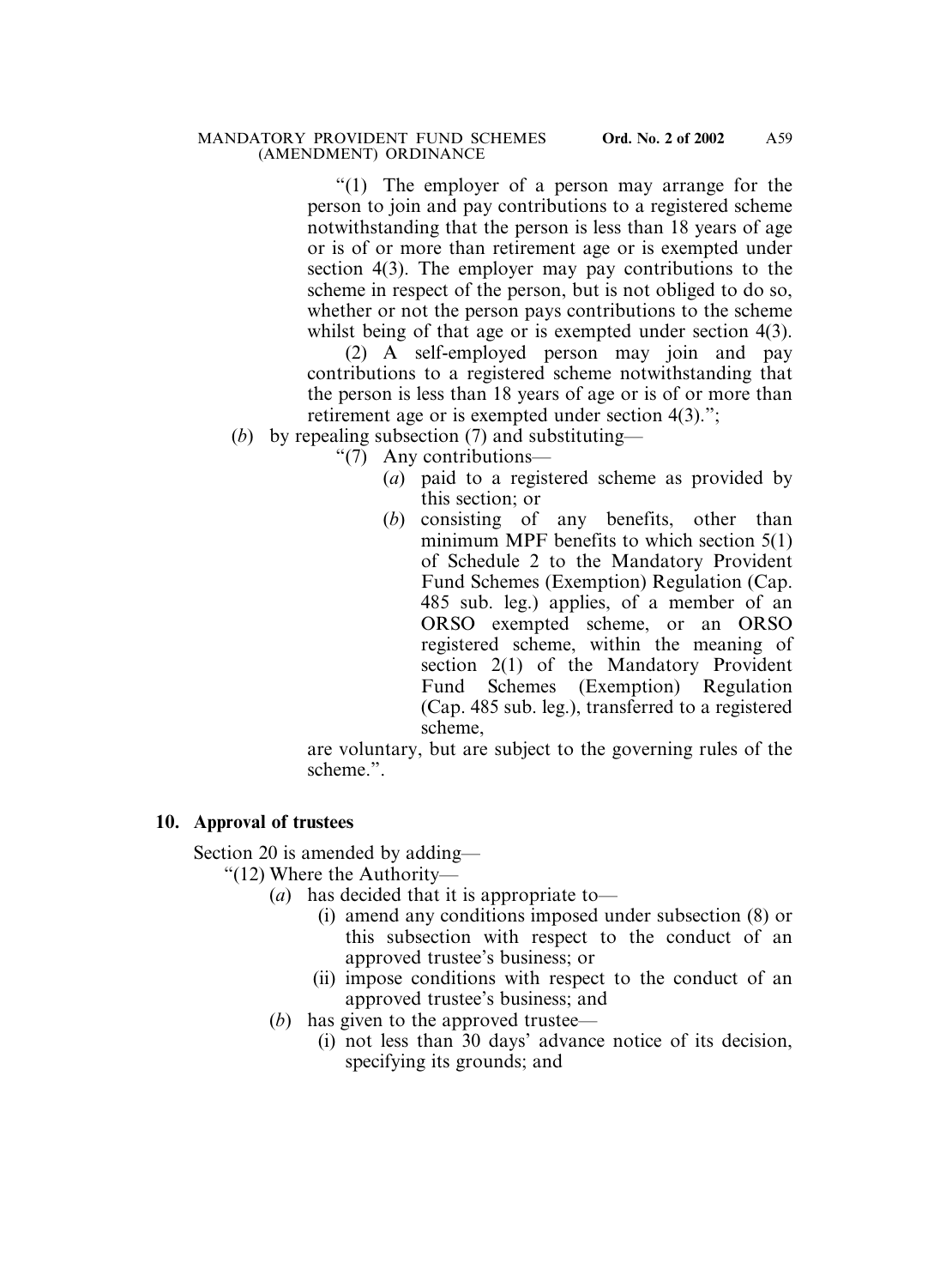(ii) an opportunity to make written representations as to why the conditions should not be amended or imposed,

then the Authority may, by written notice served on the approved trustee—

- (*c*) amend any conditions imposed under subsection (8) or this subsection with respect to the conduct of the approved trustee's business; or
- (*d*) impose conditions with respect to the conduct of the approved trustee's business.

(13) The Authority may waive a person's compliance with a condition imposed under subsection (8) or (12)—

- (*a*) in a particular case; and
- (*b*) where the person satisfies the Authority that such compliance is not, or has not been, reasonably practicable in all the circumstances of that case.".

## **11. Application for registration as employer sponsored scheme or master trust scheme**

Section 21 is amended—

- (*a*) in subsection (8)(*b*), by repealing "on behalf of any relevant employee or self-employed person." and substituting—
	- "on behalf of—
		- (i) any relevant employee; or
		- (ii) any self-employed person who is 18 years of age or over and below retirement age.";
- (*b*) by adding—

"(8A) Without prejudice to the operation of subsection (8), on registering a provident fund scheme, the Authority may impose such conditions with respect to the administration or marketing of the scheme as it considers appropriate.";

- (*c*) in subsection (11), by adding "and, if the Authority has imposed conditions under subsection (8A) with respect to the administration or marketing of the scheme, must specify those conditions in the certificate or in a document accompanying the certificate" after "registration";
- $(d)$  by adding—
	- "(12) Where the Authority—
		- (*a*) has decided that it is appropriate to—
			- (i) amend any conditions imposed under subsection (8A) or this subsection with respect to the administration or marketing of a registered scheme; or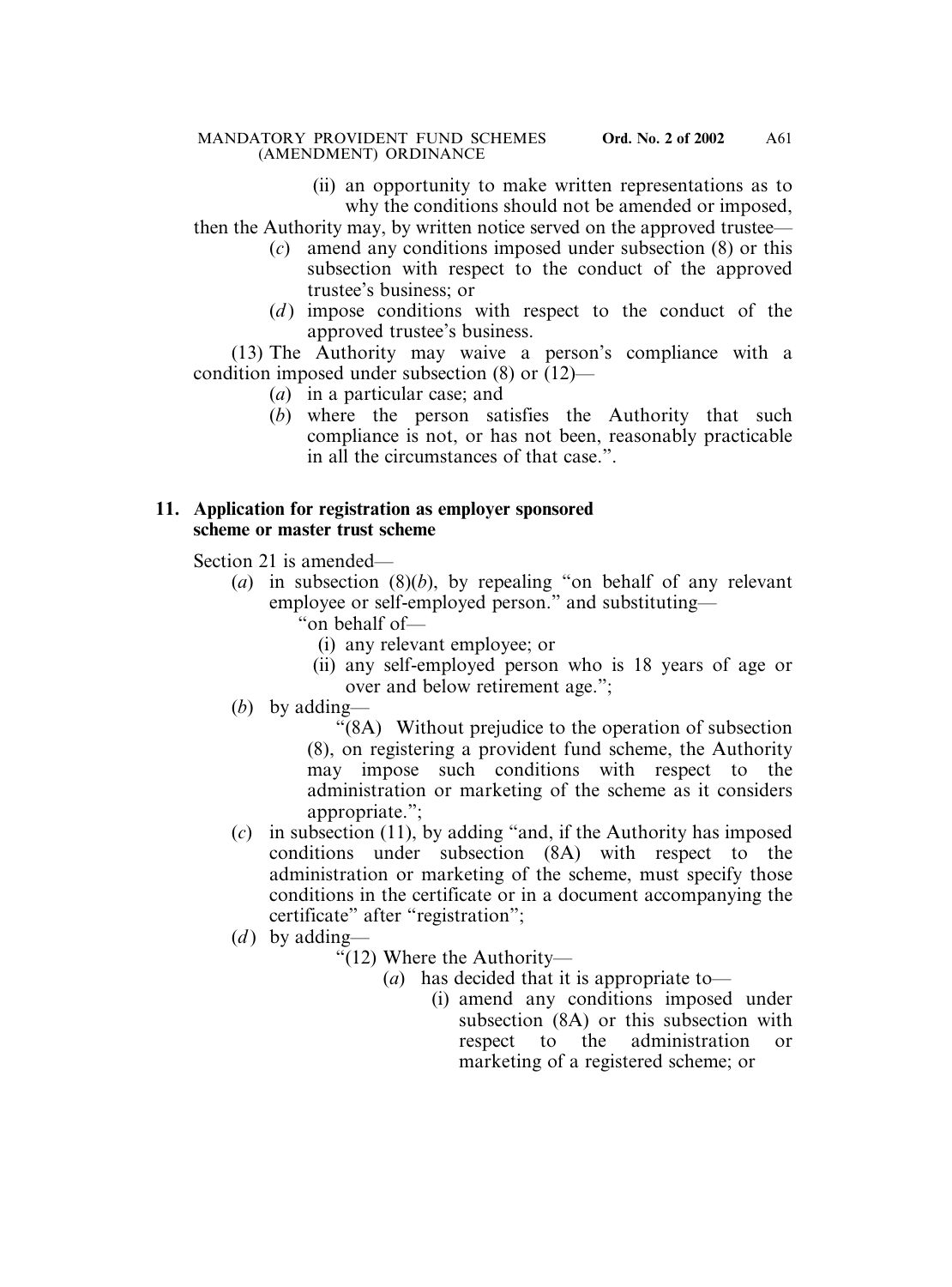- (ii) impose conditions with respect to the administration or marketing of a registered scheme; and
- (*b*) has given to the approved trustee—
	- (i) not less than 30 days' advance notice of its decision, specifying its grounds; and
	- (ii) an opportunity to make written representations as to why the conditions should not be amended or imposed,

then the Authority may, by written notice served on the approved trustee—

- (*c*) amend any conditions imposed under subsection (8A) or this subsection with respect to the administration or marketing of the scheme; or
- (*d*) impose conditions with respect to the administration or marketing of the scheme.

(13) The Authority may waive a person's compliance with a condition imposed under subsection (8A) or (12)—

- (*a*) in a particular case; and
- (*b*) where the person satisfies the Authority that such compliance is not, or has not been, reasonably practicable in all the circumstances of that case.

(14) The Authority shall not impose under this section any conditions with respect to the marketing of a registered scheme, or amend any conditions imposed under this section with respect to the marketing of the scheme, unless the imposition or amendment, as the case may be, falls within the ambit of the guidelines.".

## **12. Applications for registration of schemes as industry schemes**

Section 21A is amended—

(*a*) in subsection (8), by repealing "or self-employed person who is employed or engaged" and substituting "who is employed, or any self-employed person who is 18 years of age or over and below retirement age and engaged,";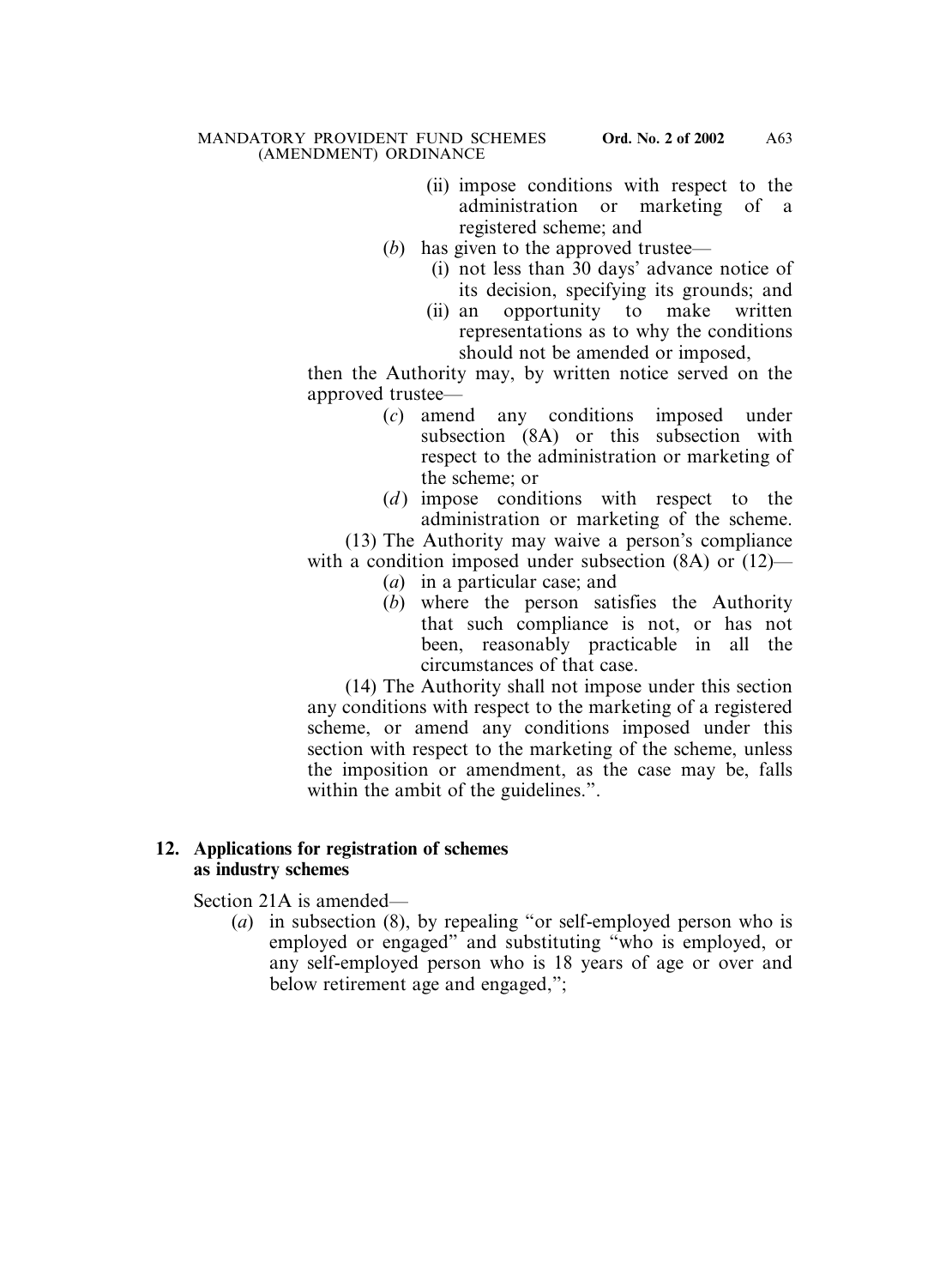(*b*) by adding—

"(8A) Without prejudice to the operation of subsection (8), on registering a provident fund scheme as an industry scheme, the Authority may impose such conditions with respect to the administration or marketing of the scheme as it considers appropriate.";

- $(c)$  in subsection  $(11)(b)$ , by adding "and, if the Authority has imposed conditions under subsection (8A) with respect to the administration or marketing of the scheme, must specify those conditions in the certificate or in a document accompanying the certificate" after "registration";
- (*d*) by adding—
	- "(12) Where the Authority—
		- (*a*) has decided that it is appropriate to—
			- (i) amend any conditions imposed under subsection (8A) or this subsection with respect to the administration or marketing of a registered scheme; or
			- (ii) impose conditions with respect to the administration or marketing of a registered scheme; and
		- (*b*) has given to the approved trustee—
			- (i) not less than 30 days' advance notice of its decision, specifying its grounds; and
			- (ii) an opportunity to make written representations as to why the conditions should not be amended or imposed,

then the Authority may, by written notice served on the approved trustee—

- (*c*) amend any conditions imposed under subsection (8A) or this subsection with respect to the administration or marketing of the scheme; or
- (*d*) impose conditions with respect to the administration or marketing of the scheme.

(13) The Authority may waive a person's compliance with a condition imposed under subsection (8A) or (12)—

- (*a*) in a particular case; and
- (*b*) where the person satisfies the Authority that such compliance is not, or has not been, reasonably practicable in all the circumstances of that case.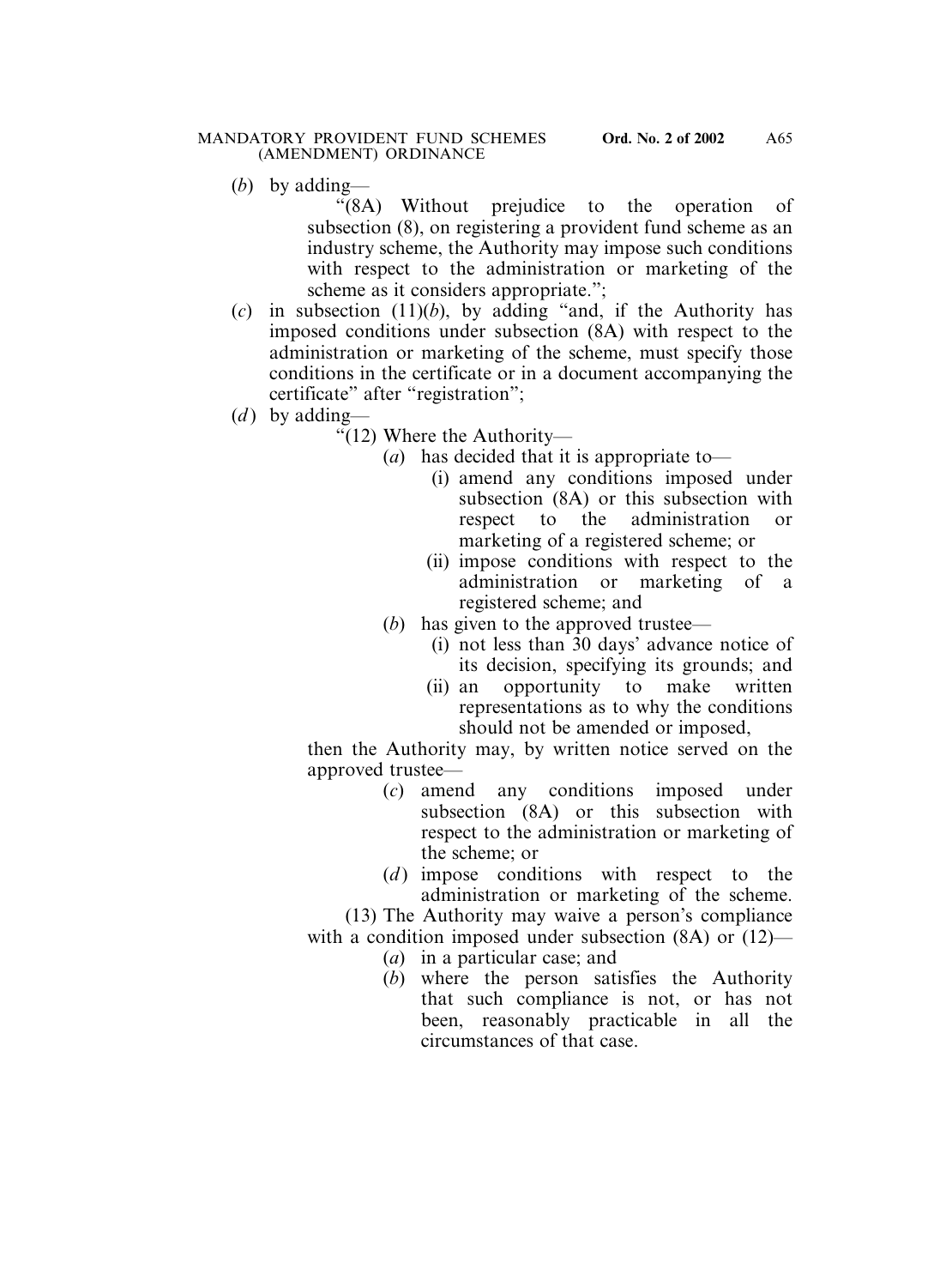(14) The Authority shall not impose under this section any conditions with respect to the marketing of a registered scheme, or amend any conditions imposed under this section with respect to the marketing of the scheme, unless the imposition or amendment, as the case may be, falls within the ambit of the guidelines.".

## **13. Winding up of registered schemes otherwise than in accordance with section 34 or 34D**

Section 34A(1) is amended by adding "or 34D" after "section 34".

# **14. Section added**

The following is added after section 34C—

# "**34D. Cancellation of registration of registered scheme which has no scheme members, etc.**

(1) On being satisfied on the application of the approved trustee of a registered scheme that the scheme has no scheme members, no scheme assets and no liabilities (including obligations to participating employers and scheme members), the Authority must cancel the registration of the scheme.

- (2) An application must—
	- (*a*) be in a form approved by the Authority; and
	- (*b*) contain such information, and be accompanied by such documents, as are specified in the form.

(3) The Authority may, by written notice, require an applicant to provide such additional information and documents as are reasonably necessary to enable it to determine the application. If such a requirement is not complied with within a reasonable time specified in the notice, the Authority may reject the application.".

# **15. Section added**

The following is added—

# "**42B. Immunity**

No civil liability shall be incurred by the Authority, a director of the Authority or an employee of the Authority in respect of anything done, or omitted to be done, by the Authority, director or employee, as the case may be, in good faith in the performance or purported performance of any function under this Ordinance.".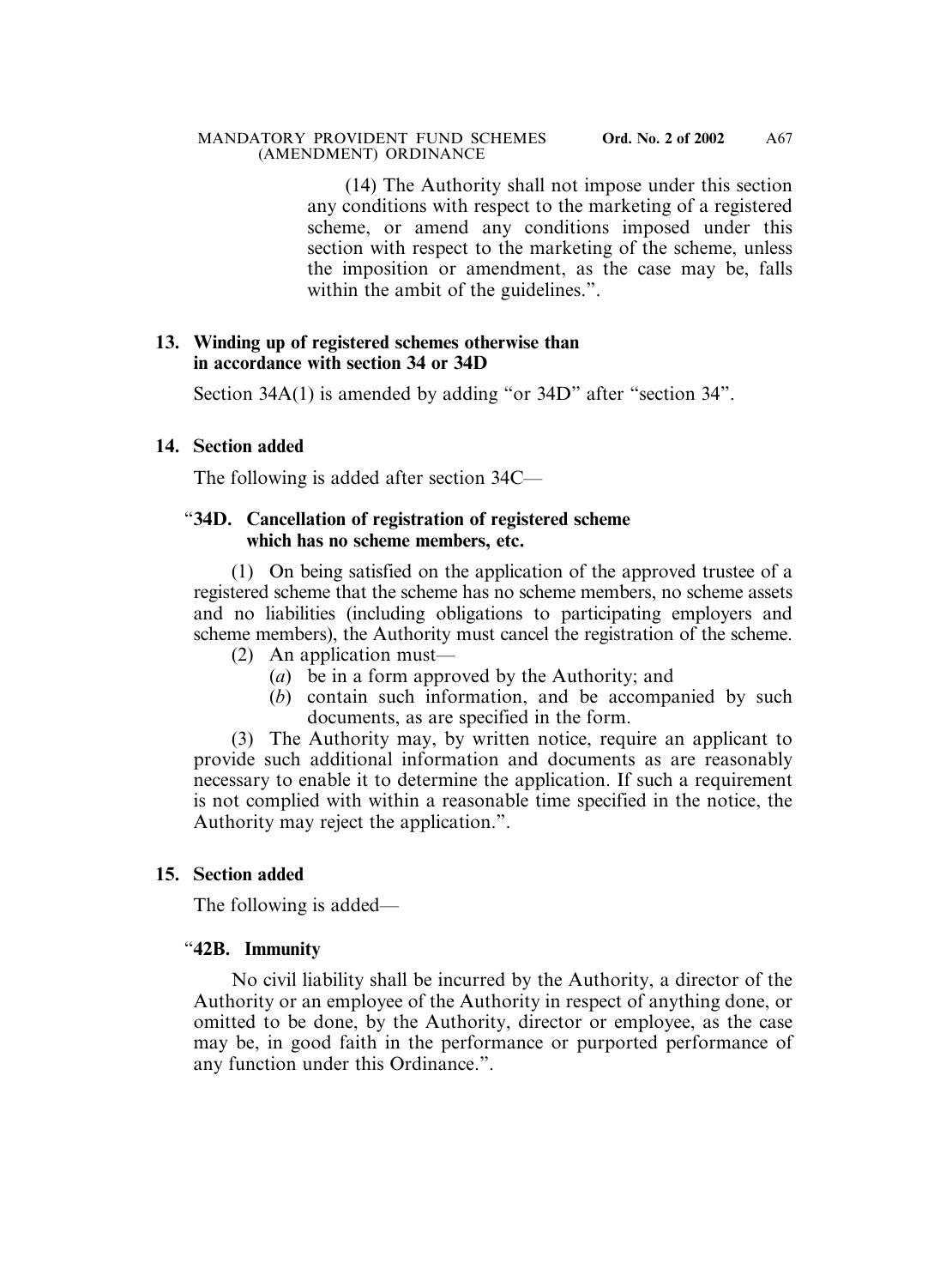## **16. Offences by self-employed persons**

Section 43C(1) is amended by adding "who is 18 years of age or over and below retirement age" after "self-employed person".

## **17. Application and interpretation of sections 45B and 45C**

Section 45(1) is repealed and the following substituted—

- "(1) Sections 45B and 45C apply to—
	- (*a*) approved trustees;
	- (*b*) participating employers; and
	- (*c*) self-employed persons who are 18 years of age or over and below retirement age.".

# **18. Regulations**

Section 46(1A) is amended—

- (*a*) in paragraph (*r*), by repealing "擔保" and substituting "保證";
- (*b*) by adding—
	- "(*wa*) requiring the guarantor of an approved pooled investment fund, within the meaning of section 2 of the Mandatory Provident Fund Schemes (General) Regulation (Cap. 485 sub. leg.), to maintain adequate reserves so as to provide investment guarantees;".

## **19. Exempt persons**

Schedule 1 is amended, in Part I, in item 7(2), in the definition of "relevant time", in paragraph (*b*), by adding "the beginning of" before "the date".

# **20. Decisions which may be the subject of an appeal**

Schedule 6 is amended—

- (*a*) by adding after section 2—
	- "2A. A decision of the Authority amending conditions imposed on an approved trustee.
		- 2B. A decision of the Authority imposing conditions on an approved trustee subsequent to the trustee's approval.";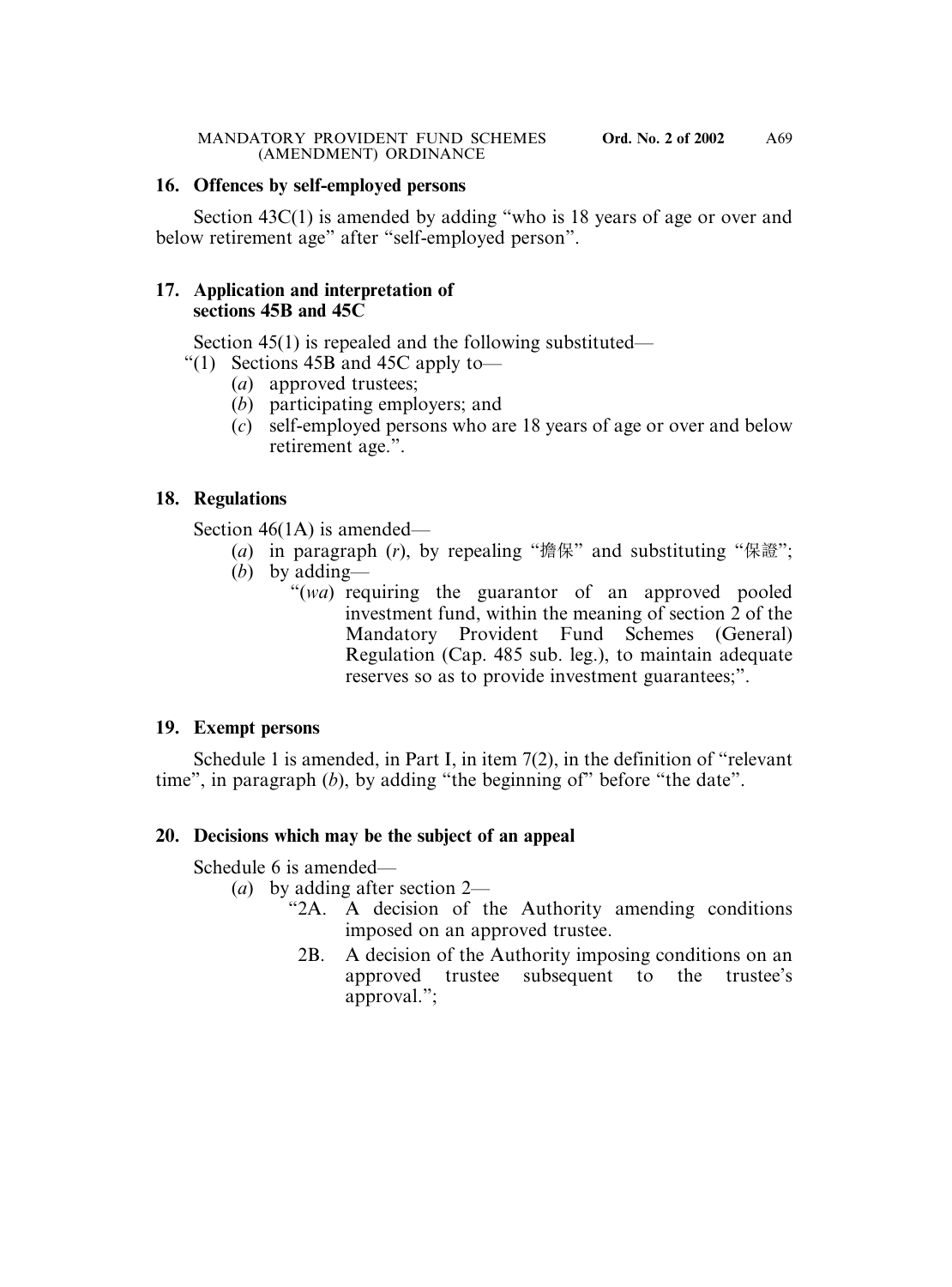- (*b*) by adding after section 6—
	- "6A. A decision of the Authority amending conditions imposed on the administration or marketing of a registered scheme.
		- 6B. A decision of the Authority imposing conditions on the administration or marketing of a registered scheme subsequent to the scheme's registration.".

## **21. Consequential and other amendments to Mandatory Provident Fund Schemes (General) Regulation**

The provisions of the Mandatory Provident Fund Schemes (General) Regulation (Cap. 485 sub. leg.) are amended as specified in the Schedule.

## SCHEDULE [s. 21]

CONSEQUENTIAL AND OTHER AMENDMENTS TO MANDATORY PROVIDENT FUND SCHEMES (GENERAL) REGULATION

## 1. **Interpretation**

Section 2 of the Mandatory Provident Fund Schemes (General) Regulation (Cap. 485 sub. leg.) is amended—

- (*a*) by repealing the definition of "corporation";
- (*b*) in the definition of "preserved account", by repealing everything after and including "includes" and substituting—
	- "includes—
		- (*a*) a former contribution account of the member retained in the scheme under section 147(6);
		- (*b*) the member's benefits, if any, transferred to the scheme from an ORSO exempted scheme or an ORSO registered scheme;";
- $(c)$  by repealing the definition of "working day";
- $\dot{d}$ ) by adding-
	- ""offering document" (要約文件), in relation to a registered scheme, means a document—
		- (*a*) inviting participation in the scheme by prospective participating employers or prospective members of the scheme; and
		- (*b*) containing information relating to the establishment or administration of the scheme;
	- "ORSO exempted scheme" (職業退休豁免計劃) has the same meaning as in section  $2(1)$  of the Mandatory Provident Fund Schemes (Exemption) Regulation (Cap. 485 sub. leg.);
	- "ORSO registered scheme" (職業退休註冊計劃) has the same meaning as in section 2(1) of the Mandatory Provident Fund Schemes (Exemption) Regulation (Cap. 485 sub. leg.);
	- "participation agreement" (參與協議), in relation to a registered scheme, means an agreement—
		- (*a*) between a participating employer and the approved trustee of the scheme for the employer and his employees to participate in the scheme;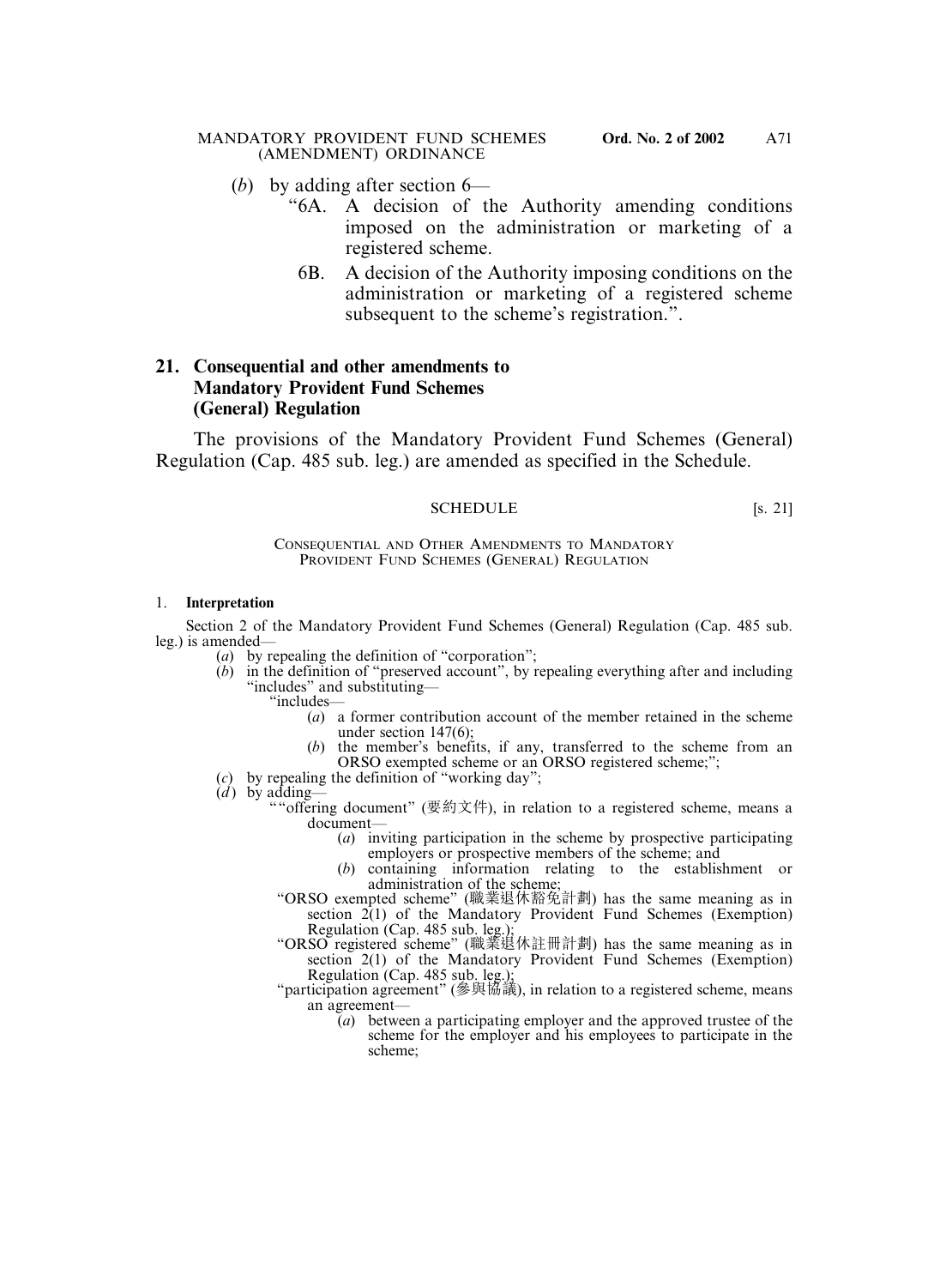- (*b*) between a self-employed person and the approved trustee of the scheme for the self-employed person to participate in the scheme; or
- (*c*) between a person intending to maintain a preserved account in the scheme and the approved trustee of the scheme;".

### 2. **What is an approved pooled investment fund for the purposes of this Regulation?**

Section 6 is amended—

- (*a*) in subsection (2), by repealing the second sentence;
- (*b*) by adding—
	- "(3) Where the Authority—
		- (*a*) has decided that it is appropriate to—
			- (i) amend any conditions imposed under subsection (2) or this subsection on an approved pooled investment fund; or
			- (ii) impose conditions on an approved pooled investment fund; and
		- (*b*) has given to the investment manager, insurer or trustee concerned—
			- (i) not less than 30 days' advance notice of its decision, specifying its grounds; and
			- (ii) an opportunity to make written representations as to why the conditions should not be amended or imposed,

then the Authority may, by written notice served on the investment manager, insurer or trustee—

- (i) amend any conditions imposed under subsection (2) or this subsection on the investment fund; or
- (ii) impose conditions on the investment fund.

(4) The Authority may waive a person's compliance with a condition imposed under subsection (2) or (3)—

- (*a*) in a particular case; and
- (*b*) where the person satisfies the Authority that such compliance is not, or has not been, reasonably practicable in all the circumstances of that case.".

## 3. **Non-refusal of scheme applicants**

Section 31 is amended—

- (*a*) in subsection (1), by repealing "or by a self-employed person" and substituting ", or by a self-employed person who is 18 years of age or over and below retirement age,";
- (*b*) in subsection (5)(*b*), by adding "and who is 18 years of age or over and below retirement age," after "former self-employed person,".

#### 4. **Requirements with respect to voluntary contributions**

Section 33(3) is repealed and the following substituted—

"(3) If a member of the scheme so requests, accrued benefits derived from voluntary contributions made by or in respect of the member must be paid to the member as provided by the governing rules of the scheme. Where any of those voluntary contributions are required to be made by the scheme member's employer, then the governing rules of the scheme must, not later than 6 months after the commencement of this subsection, provide for the payment of any accrued benefits derived from voluntary contributions if the employer has failed to make such a required voluntary contribution to the scheme within 6 months after—

(*a*) if the amount of the voluntary contributions required to be made by the employer is determined by reference to the income derived from the employee's employment with the employer, the end of the period covered by the payment of such income;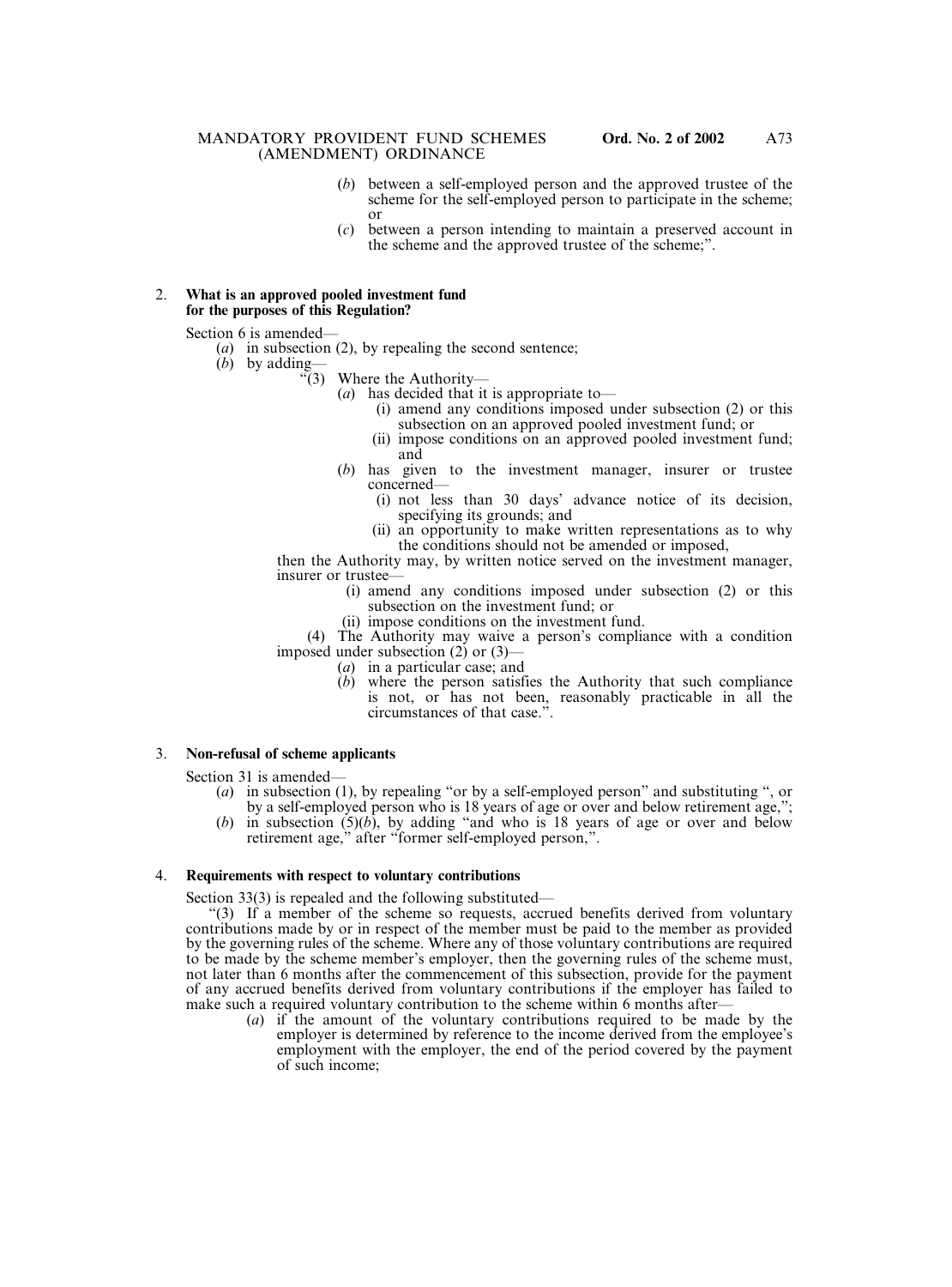(*b*) if the amount of the relevant contributions required to be made by the employer is determined by reference to a period of employment of the employee with the employer, the end of such period.".

#### 5. **Amendments to governing rules of registered scheme not to take effect without Authority**'**s approval**

Section 63 is amended—

- (*a*) in subsections (1) and (2), by repealing "An" and substituting "Subject to subsection  $(2A)$ , an";
- (*b*) by adding—

 $\sqrt{\frac{2A}{A}}$  In respect of an amendment proposed to be made or made to the governing rules in respect of or by a participation agreement of a registered scheme—

- (*a*) subject to paragraph (*b*), subsections (1) and (2) shall not apply unless the amendment relates to mandatory contributions or voluntary contributions;
- (*b*) subsections (1) and (2) shall not apply if the amendment is in a form approved by the Authority for the purposes of this section."

### 6. **Section added**

The following is added—

### "**63A. Amendments to offering documents require Authority's approval**

(1) An approved trustee of a registered scheme must notify the Authority in writing of any amendment proposed to be made to the offering document of the scheme and lodge with the Authority a copy of the proposed amendment.

(2) Any amendment to the offering document of the scheme shall not be made available to scheme members, prospective scheme members, participating employers or prospective participating employers until the Authority has given written notice to the trustee that the Authority has approved it.

(3) In this section, a reference to an amendment to the offering document of a registered scheme includes a reference to addition of new provisions, or substitution or omission of existing provisions, of the document.".

### 7. **Eligibility of delegate of custodian**

Section 71 is amended—

(*a*) by renumbering it as section 71(1);

- (*b*) by adding— $\frac{6}{2}$ 
	- The approved trustee of a registered scheme must ensure that—
		- (*a*) if the custodian of scheme assets is appointed under section 50(1), the contract for the appointment prohibits the custodian from delegating the custodian's function as a custodian to a person who is not eligible under subsection (1) to be a delegate of the custodian;
		- (*b*) if the trustee is the custodian of the scheme assets in accordance with section 50(2), the trustee does not delegate the trustee's function as a custodian to a person who is not eligible under subsection (1) to be a delegate of the custodian.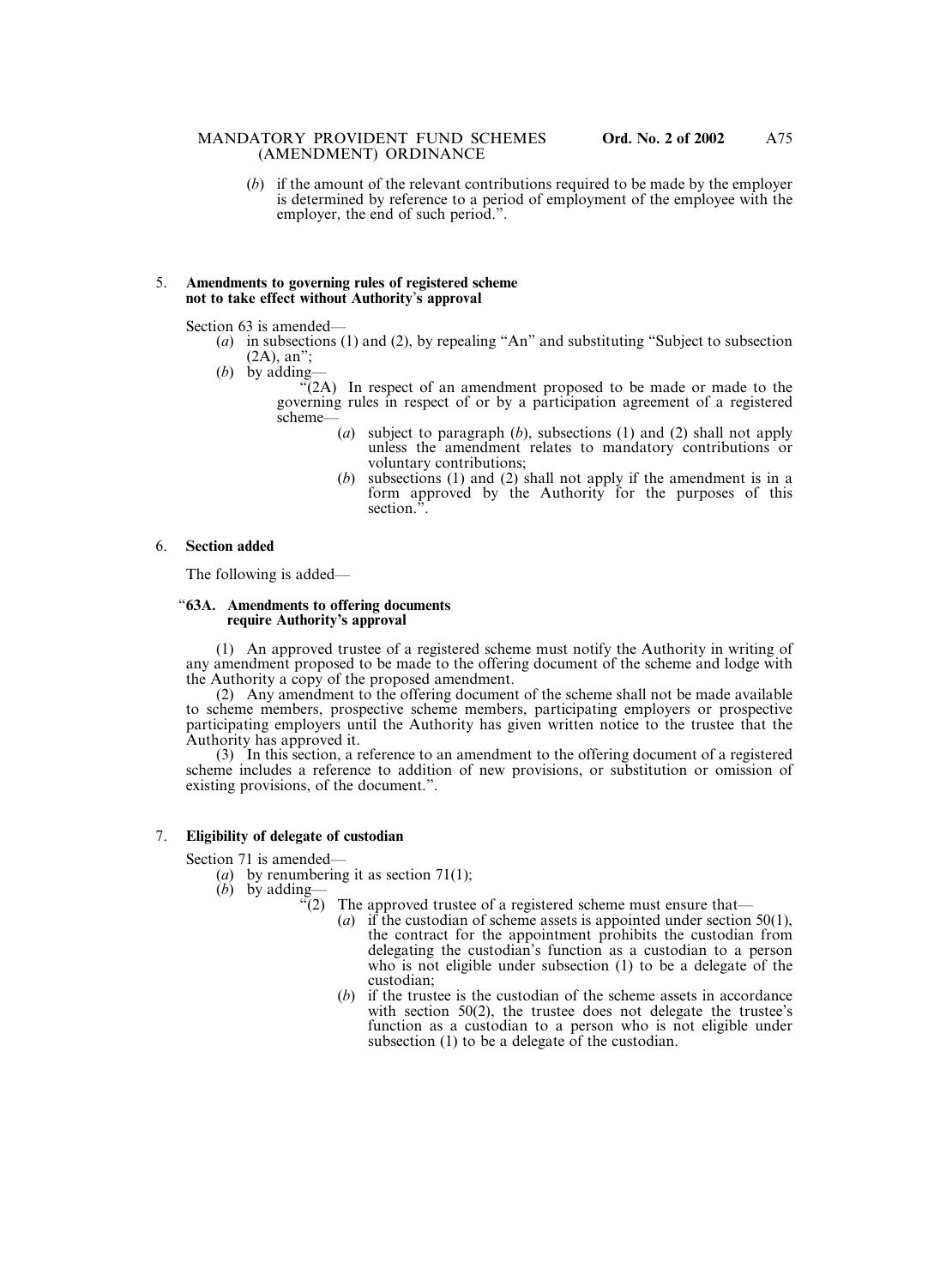(3) The approved trustee of a registered scheme who, without reasonable excuse, fails to comply with a requirement imposed on the trustee by subsection (2) commits an offence and is liable on conviction to a fine at level 5.".

#### 8. **Subcustodial agreement**

Section 72 is amended—

- (*a*) by renumbering it as section 72(1);
- (*b*) by adding—
	- $\sqrt{2}$ . The approved trustee of a registered scheme must ensure that—
		- (*a*) if the custodian of scheme assets is appointed under section 50(1), the contract for the appointment prohibits the custodian from entering into an agreement with a person providing for any of the custodian's functions to be delegated to that person unless the agreement complies with subsection (1);
		- (*b*) if the trustee is the custodian of the scheme assets in accordance with section 50(2), the trustee does not enter into an agreement with a person providing for any of the custodian's functions to be delegated to that person unless the agreement complies with subsection (1).

(3) The approved trustee of a registered scheme who, without reasonable excuse, fails to comply with a requirement imposed on the trustee by subsection (2) commits an offence and is liable on conviction to a fine at level 5.".

#### 9. **Separate account for each scheme member**

Section 78 is amended—

- (*a*) by repealing subsection (6)(*a*), (*b*), (*c*), (*d*), (*e*) and (*f*) and substituting—
	- "(*a*) a sub-account specifying—
		- (i) the contributions paid under section  $7A(1)(a)$  or  $(2)(a)$  of the Ordinance in respect of the member by the member's current employer as mandatory contributions;
		- (ii) any contribution surcharges paid by the member's employer on arrears if the relevant income of the employee is less than the minimum level of relevant income per month and there is not a subaccount as referred to in paragraph (*b*);
		- (iii) the member's minimum MPF benefits (if any), to which section  $5(1)$  of Schedule 2 to the Mandatory Provident Fund Schemes (Exemption) Regulation (Cap. 485 sub. leg.) applies, transferred to the scheme which are attributable to the current employer's contributions;
		- (iv) the income or profits arising from any investments of the contributions, surcharges and benefits mentioned in any of subparagraphs (i), (ii) and (iii), but taking into account any losses in respect thereof;
	- (*b*) a sub-account specifying—
		- (i) the member's contributions paid under section  $7A(1)(b)$  or  $(2)(b)$  of the Ordinance by the member's current employer on behalf of the member as mandatory contributions;
		- (ii) any contribution surcharges paid by the member's employer on arrears if—
			- (A) the relevant income of the employee is not less than the minimum level of relevant income per month;
			- (B) the contributions have been made under subparagraph (i) in respect of the member; or
			- (C) the minimum MPF benefits have been transferred under subparagraph (iii) in respect of the member;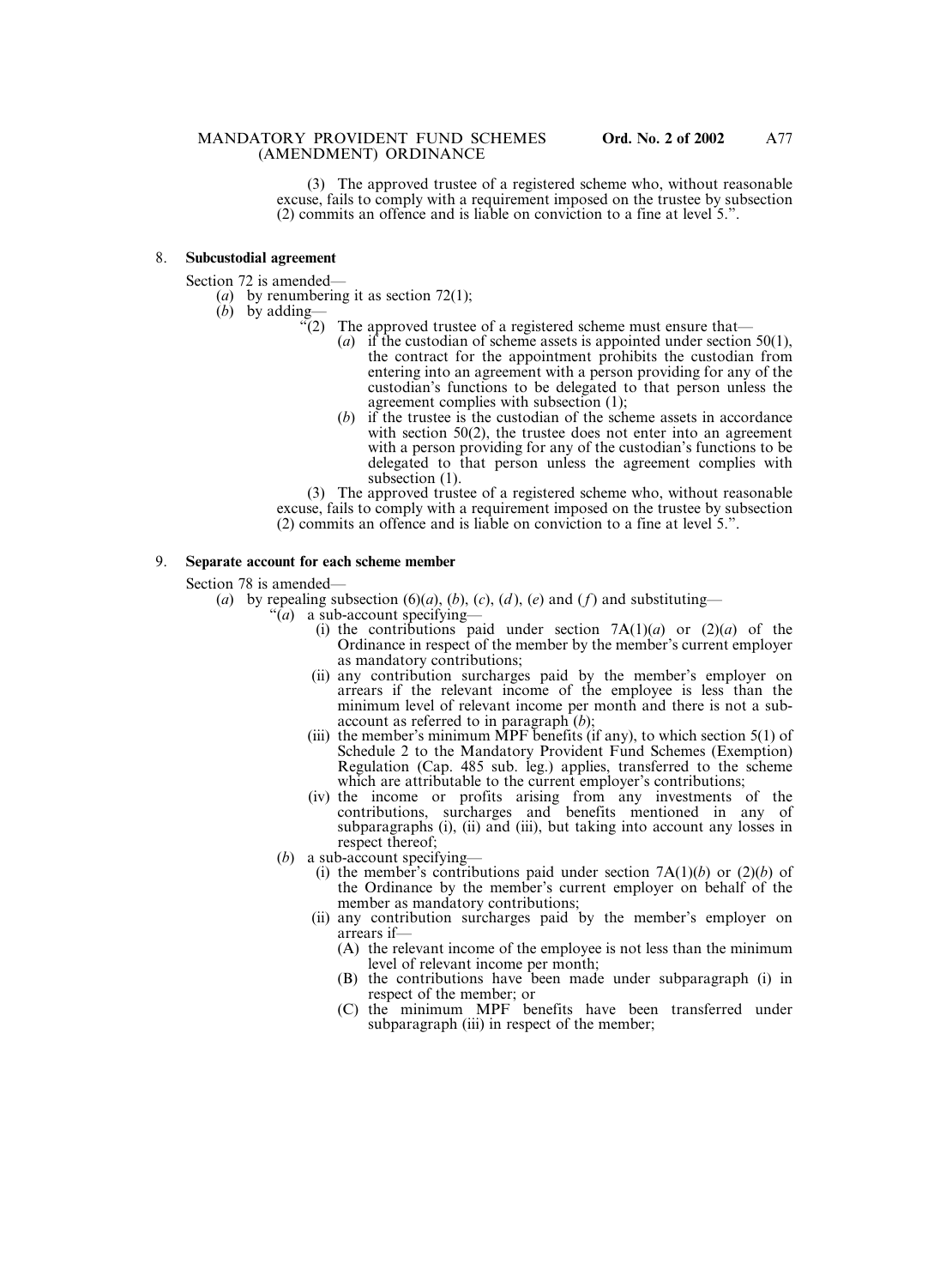- (iii) the member's minimum MPF benefits (if any), to which section  $5(1)$  of Schedule 2 to the Mandatory Provident Fund Schemes (Exemption) Regulation (Cap. 485 sub. leg.) applies, transferred to the scheme which are attributable to the employee's contributions of the current employment;
- (iv) the income or profits arising from any investments of the contributions, surcharges and benefits mentioned in any of subparagraphs (i), (ii) and (iii), but taking into account any losses in respect thereof;
- (*c*) a sub-account specifying—
	- (i) all mandatory contributions paid by or in respect of the member while employed by a former employer or while self-employed and transferred to the member's contribution account in accordance with Part XII, any contribution surcharges in respect of mandatory contributions paid by the member's employer while the member is employed by a former employer, and any contribution surcharges paid in respect of mandatory contributions paid by the member while selfemployed;
	- (ii) the member's minimum MPF benefits (if any), to which section  $5(1)$  of Schedule 2 to the Mandatory Provident Fund Schemes (Exemption) Regulation (Cap. 485 sub. leg.) applies, transferred to the scheme which are attributable to his former employments;
	- (iii) the income or profits arising from any investments of the contributions, surcharges and benefits mentioned in any of subparagraphs (i) and (ii), but taking into account any losses in respect thereof;
- $(d)$  a sub-account specifying-
	- (i) the voluntary contributions (if any) paid in respect of the member by the member's current employer;
	- (ii) the amount (other than minimum MPF benefits to which section 5(1) of Schedule 2 to the Mandatory Provident Fund Schemes (Exemption) Regulation (Cap. 485 sub. leg.) applies), if any, transferred to the scheme in respect of the member from an ORSO exempted scheme or an ORSO registered scheme which are attributable to the current employer's contributions;
	- (iii) the income or profits arising from any investments of the contributions and amount mentioned in any of subparagraphs (i) and (ii), but taking into account any losses in respect thereof;
- (*e*) a sub-account specifying—
	- (i) the voluntary contributions (if any) paid by the member while employed by the member's current employer;
		- (ii) the amount (other than minimum MPF benefits to which section  $5(1)$ ) of Schedule 2 to the Mandatory Provident Fund Schemes (Exemption) Regulation (Cap. 485 sub. leg.) applies), if any, transferred to the scheme in respect of the member from an ORSO exempted scheme or an ORSO registered scheme which are attributable to the employee's contributions of the current employment;
	- (iii) the income or profits arising from any investments of the contributions and amount mentioned in any of subparagraphs (i) and (ii), but taking into account any losses in respect thereof;
- (*f*) a sub-account specifying—
	- (i) all voluntary contributions paid by or in respect of the member while employed by a former employer or while self-employed and transferred to the member's contribution account;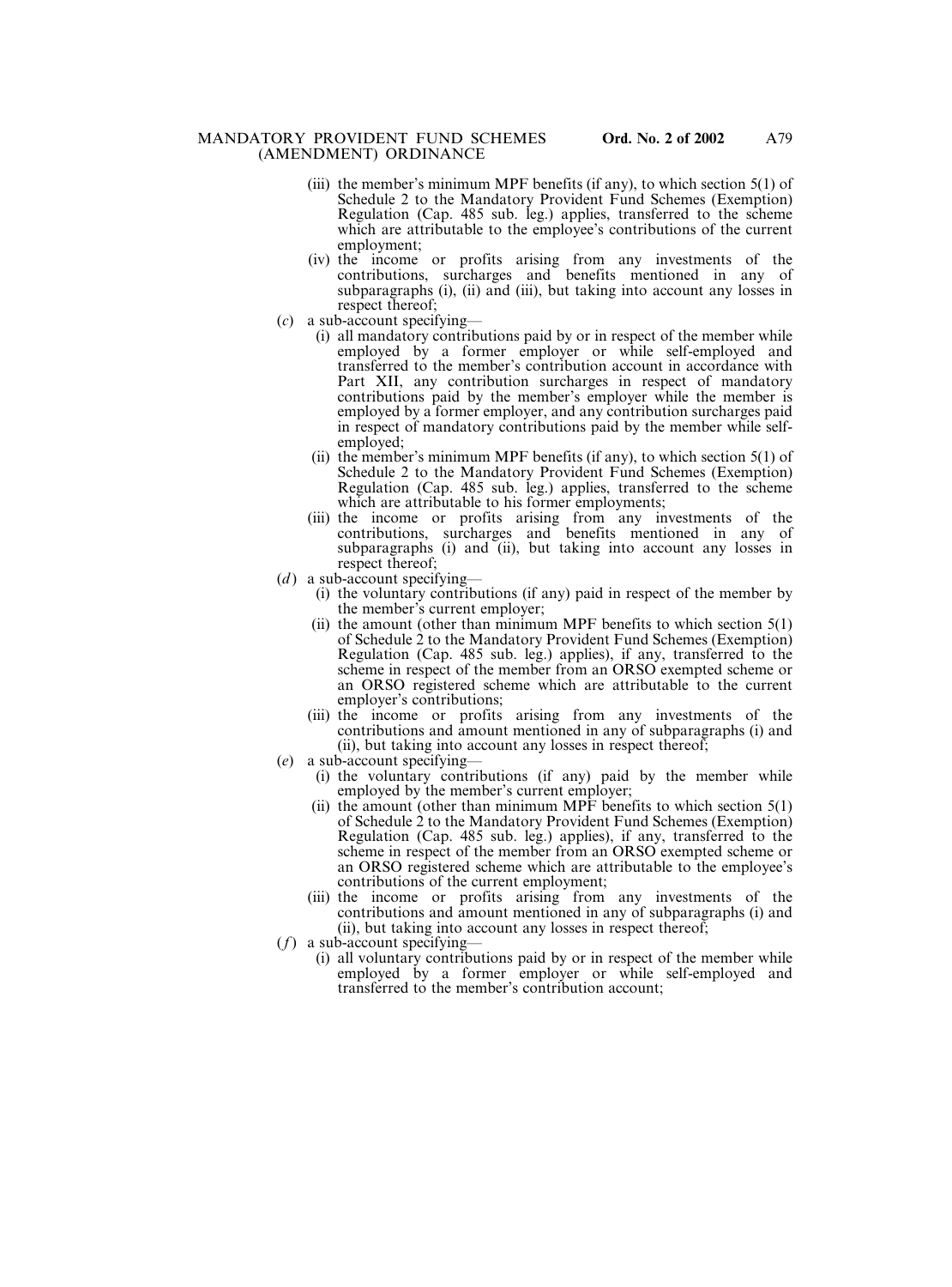- (ii) the amount (other than minimum MPF benefits to which section  $5(1)$ of Schedule 2 to the Mandatory Provident Fund Schemes (Exemption) Regulation (Cap. 485 sub. leg.) applies), if any, transferred to the scheme in respect of the member from an ORSO exempted scheme or an ORSO registered scheme which are attributable to the member's former employments;
- (iii) the income or profits arising from any investments of the contributions and amount mentioned in any of subparagraphs (i) and (ii), but taking into account any losses in respect thereof.";
- (*b*) by repealing subsection  $(7)(a)$ ,  $(b)$ ,  $(c)$  and  $(d)$  and substituting-
	- "(*a*) a sub-account specifying the member's mandatory contributions paid by the member while self-employed, any contribution surcharges paid by the member on arrears, and the income or profits arising from any investments of those contributions and surcharges, but taking into account any losses in respect thereof;
	- (*b*) a sub-account specifying—
		- (i) all mandatory contributions paid by or in respect of the member and transferred to the member's contribution account in accordance with Part XII, any contribution surcharges in respect of mandatory contributions paid by the member's employer while the member is employed by a former employer, and any contribution surcharges paid in respect of mandatory contributions paid by the member while selfemployed;
		- (ii) the member's minimum MPF benefits (if any), to which section  $5(1)$  of Schedule 2 to the Mandatory Provident Fund Schemes (Exemption) Regulation (Cap. 485 sub. leg.) applies, transferred to the scheme;
		- (iii) the income or profits arising from any investments of the contributions, surcharges and benefits mentioned in any of subparagraphs (i) and (ii), but taking into account any losses in respect thereof;
	- (*c*) a sub-account specifying the voluntary contributions (if any) paid by the member while self-employed and the income or profits arising from any investments of those contributions, but taking into account any losses in respect thereof;
	- $(d)$  a sub-account specifying-
		- (i) all voluntary contributions paid by or in respect of the member and transferred to the member's contribution account;
		- (ii) the amount (other than minimum MPF benefits to which section  $5(1)$ of Schedule 2 to the Mandatory Provident Fund Schemes (Exemption) Regulation (Cap. 485 sub. leg.) applies), if any, transferred to the scheme in respect of the member from an ORSO exempted scheme or an ORSO registered scheme;
		- (iii) the member's income or profits arising from any investments of the contributions and amount mentioned in any of subparagraphs (i) and (ii), but taking into account any losses in respect thereof.";
- (*c*) by repealing subsection (8)(*a*) and (*b*) and substituting—
	- "(*a*) a sub-account specifying—
		- (i) all mandatory contributions paid by or in respect of the member and transferred to the member's preserved account in accordance with Part XII, any contribution surcharges in respect of mandatory contributions paid by the member's employer while the member is employed by a former employer, and any contribution surcharges paid in respect of mandatory contributions paid by the member while selfemployed;
		- (ii) the member's minimum MPF benefits (if any), to which section  $5(1)$  of Schedule 2 to the Mandatory Provident Fund Schemes (Exemption) Regulation (Cap. 485 sub. leg.) applies, transferred to the scheme;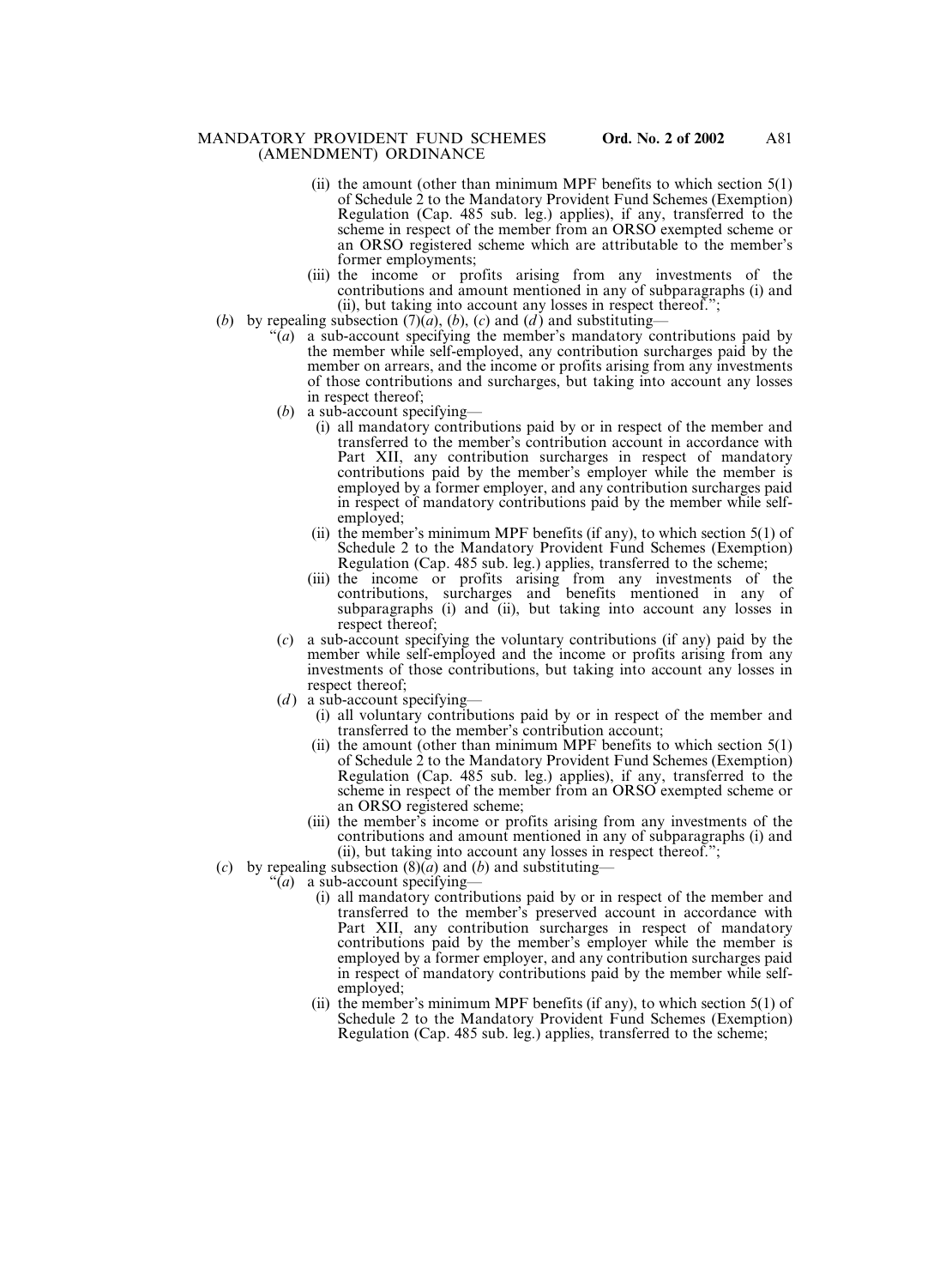- (iii) the income or profits arising from any investments of the contributions, surcharges and benefits mentioned in any of subparagraphs (i) and (ii), but taking into account any losses in respect thereof;
- (*b*) a sub-account specifying—
	- (i) all voluntary contributions paid by or in respect of the member and transferred to the member's preserved account;
	- (ii) the amount (other than minimum MPF benefits to which section  $5(1)$ ) of Schedule 2 to the Mandatory Provident Fund Schemes (Exemption) Regulation (Cap. 485 sub. leg.) applies), if any, transferred to the scheme in respect of the member from an ORSO exempted scheme or an ORSO registered scheme;
	- (iii) the member's income or profits arising from any investments of the contributions and amount mentioned in any of subparagraphs (i) and (ii), but taking into account any losses in respect thereof.";
- $(d)$  by adding-

 $\sqrt[2^n]{(10)}$  For the avoidance of doubt, it is hereby declared that this section does not operate to require the trustee to divide a member's sub-account into any further sub-accounts.".

## 10. **Definitions**

Section 119 is amended—

- (*a*) by repealing the definition of "second payment-period";
- (*b*) by adding—
	- " "subsequent payment-period" (其後付款期) means the period specified in a notice under section 136(6).".

#### 11. **Participating employer to calculate relevant income and pay mandatory contributions**

Section 122(1) is amended, in the definition of "contribution day", by repealing paragraph  $(b)(i)$  and (ii) and substituting—

- "(i) the 10th day after the last day of the relevant contribution period; or
- (ii) the next working day (other than a Saturday) immediately subsequent to the payment of relevant income for the relevant contribution period;".

#### 12. **Participating employer to provide remittance statement to approved trustee**

Section 123(3) is amended by repealing "day on which the relevant income for the relevant contribution period is paid to the employee" and substituting "working day mentioned in paragraph (*b*)(ii) of the definition of "contribution day" in section 122(1)".

### 13. **Approved trustee to notify defaulters of failure to pay contributions**

Section 133(2) is amended by repealing "day on which the relevant income for the relevant contribution period is paid to the employee" and substituting "working day mentioned in paragraph (*b*)(ii) of the definition of "contribution day" in section 122(1)".

### 14. **Contribution surcharge for, and report on, failure to pay contributions**

Section 134 is amended—

(*a*) in subsection (3), by repealing "day on which the relevant income for the relevant contribution period is paid to the employee" and substituting "working day mentioned in paragraph (*b*)(ii) of the definition of "contribution day" in section 122(1)";